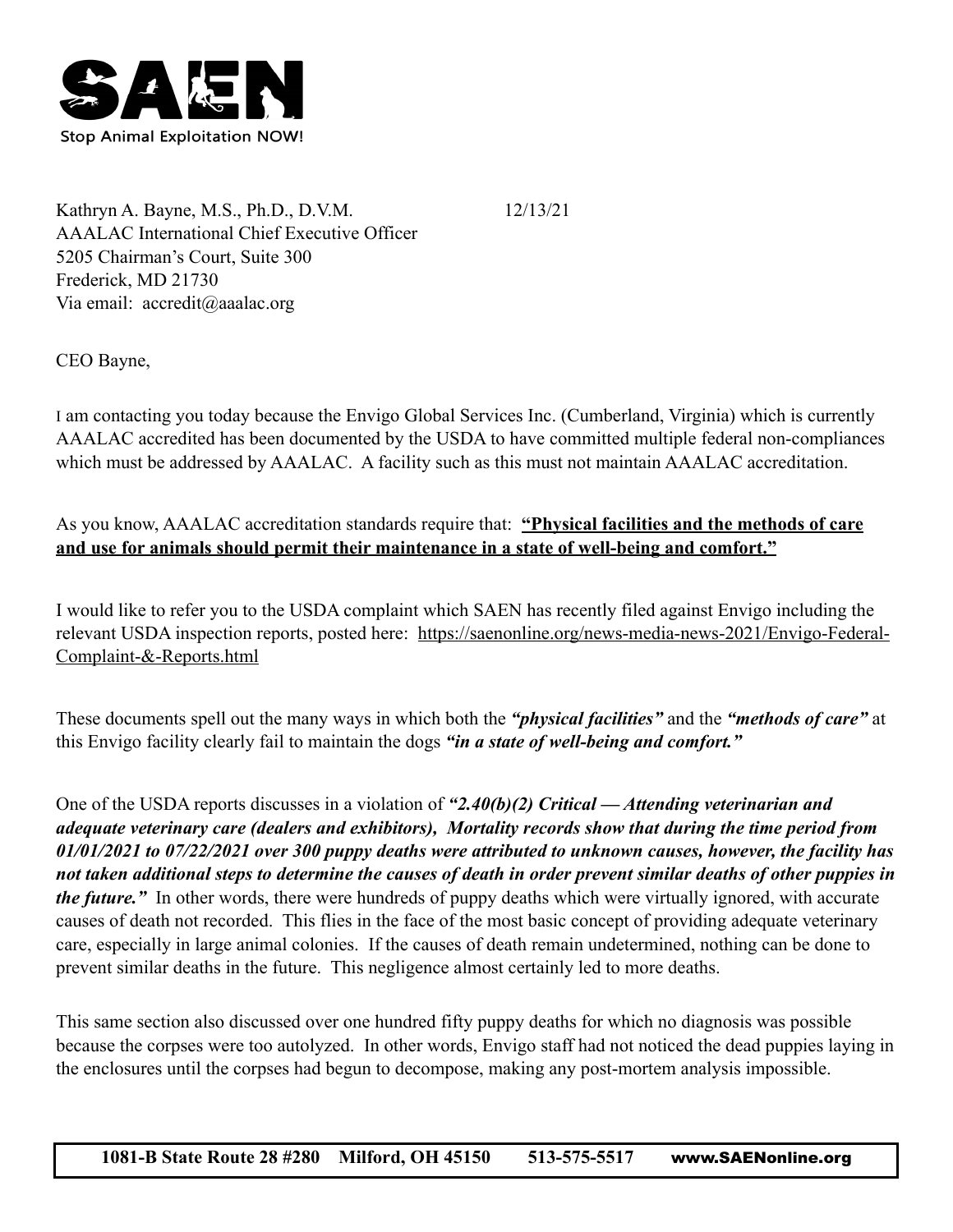Clearly these animals are NOT being kept in *"in a state of well-being and comfort"* because the staff is so oblivious to their condition that animal deaths are not being noticed in many cases until the animals have begun to decompose. This total lack of care and concern violates the most basic standard of veterinary care, observing the animals to determine their condition.

The second USDA inspection report, of the same day, lists a number of direct violations relevant to individual animals. Clearly, the *"methods of care"* clearly fail to maintain the dogs at this facility *"in a state of wellbeing and comfort.*" Many of these dogs are so seriously ill that if they were owned by private individuals, those individuals would have been charged with animal abuse.

Specific dogs are identified with *"an abnormal right eye," "severe dental disease," a severe untreated "ear condition," "a skin issue," "an approximately 1-inch diameter area of hair loss with yellow crusts and red skin was identified at the tail base," "severe dental disease"* (four more cases)*, "a wound on the outer surface of her left ear. The wound was approximately 1 inch long and 1⁄2 inch wide, and was covered by a dark brown scab,"* several dogs were *"reluctant to stand and bear weight," on injured feet, "discharge in the left eye," "large amount of patchy hair loss encompassing approximately 80% of her entire coat."* It is beyond my comprehension how so many dogs with serious veterinary conditions could be totally ignored.

One specific incident points to a high level of negligence, yet again. In the citation for *2.131(b)(1) Handling of animals* Direct it states: *"a 3-week-old male puppy was found in the pan below cage # 97-11-15. The puppy was huddled, depressed and not actively vocalizing or searching for his dam. He had dried excreta in his fur. When handled he remained listless and quiet. Upon removing the puppy from the pan and replacing him into the cage above, with his dam (CHBCMX), he immediately began crawling towards the rest of the litter."* 

The section for the violation of *3.12 Direct Employees Daily observation* states that staff "*failed to identify 15 dogs with medical issues prior to the inspection."* Not to overstate the obvious, but failure to identify dogs with medical issues, does not allot for their maintenance "in a state of well-being and comfort."

Again, this negligence clearly demonstrates that Envigo's staff is not paying attention. And while we are discussing failure to pay attention to the animals, it worth noting that at least three dogs are listed only as "missing." They actually **lost** these animals.

The lack of veterinary care is not the only area of concern. Clearly, the facilities at this Envigo site fails to maintain the dogs at this facility *"in a state of well-being and comfort."*

The report section relevant to the violation of *3.11(a) Cleaning, sanitization, housekeeping, and pest control* discusses a *"large accumulation of feces, urine, standing water, insects (both dead and alive) and uneaten food under the raised indoor and outdoor kennel floors."*

In the part of the inspection which discusses a violation of regulations for Primary Enclosures it states: "*Records show that during the time frame January 1, 2021 to July 22, 2021, 71 dogs were injured when a body part (such as an ear or tail) was pulled through the wall of the kennel by a dog in an adjacent kennel and bitten. The exact injury varied in each case, however substantial or minor, the dogs were subsequently euthanized."*